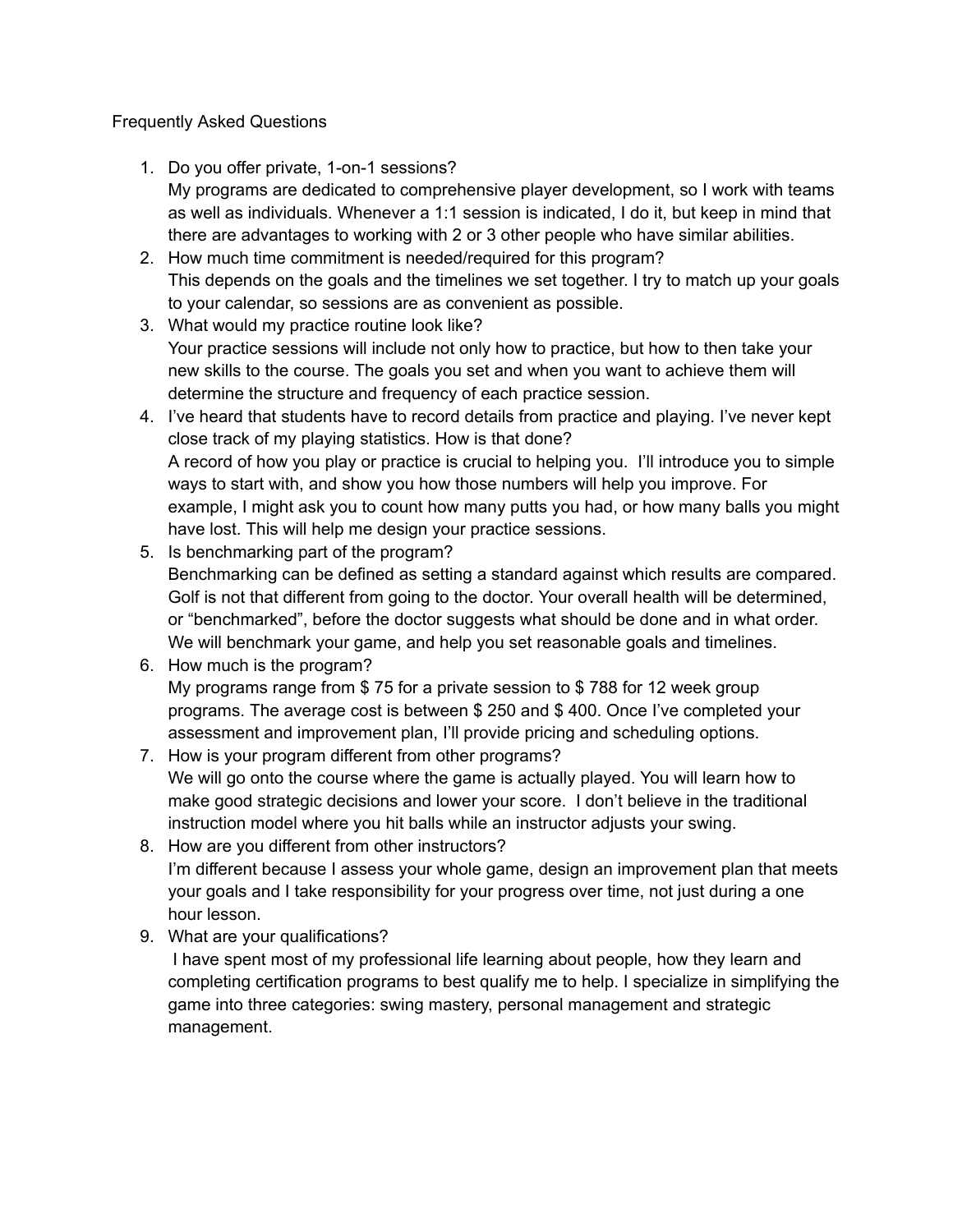10. What if I cannot make a session?

I assume you'll miss a session or two, and with adequate notice, I offer make up sessions. I know that many times life gets in the way of our schedules. For that reason, if you are enrolled in a group program, there are excused absences already planned in along with make up sessions.

- 11. Has anyone like me been successful? Every single day. And once we decide together what success looks like, I'll guarantee it for you.
- 12. Are people in the group at the same skill level? The people in your group have approximately the same skill level. Each of you will have your own areas where you will need to put in extra effort. This gives you the opportunity to work together, improve, and learn from each other.
- 13. What is the difference between a group training session and a clinic? My group training is individual instruction in a group setting. Students get individual training while also learning from the training of others. Clinics typically are single topic group sessions in which students spend 8-10 private minutes with the instructor.
- 14. Will I get worse before I get better? No. I'm going to simplify the game for you so in some areas you'll be able to improve the very next day. While those improvements are happening, I'll guide you through other things that take a little more time.
- 15. How much practice do I need per week?

This will depend on the plan that you and I develop. Some students have the time and desire to practice a lot, while others can't practice at all due to family or business conflicts. Together we'll find the best match for you.

16. Do I have to pay all at once?

No. Once we develop your plan we can talk about your budget. I am willing to set up a payment plan that meets your needs.

17. How many tournaments are included?

My coaching programs include challenges and in some cases, mini-events, depending on skill levels. But if you are interested in formal tournaments, that is what we prepare you for.

18. Why groups instead of individuals?

This program is designed to work in a group setting. People usually play golf in groups of 2-4 people. People working in a group will experience the competitive situations that they face playing in their regular weekly matches. They will learn from each other. Also, working as a group reduces the cost to each of the players.

19. Is this mixed sexes?

It can be. There may be advantages to having separate groups of men and women in their own programs, but my first priority is to put groups of similarly skilled players together. Since coaching is individual instruction in a team environment, mixed gender programs have worked quite well.